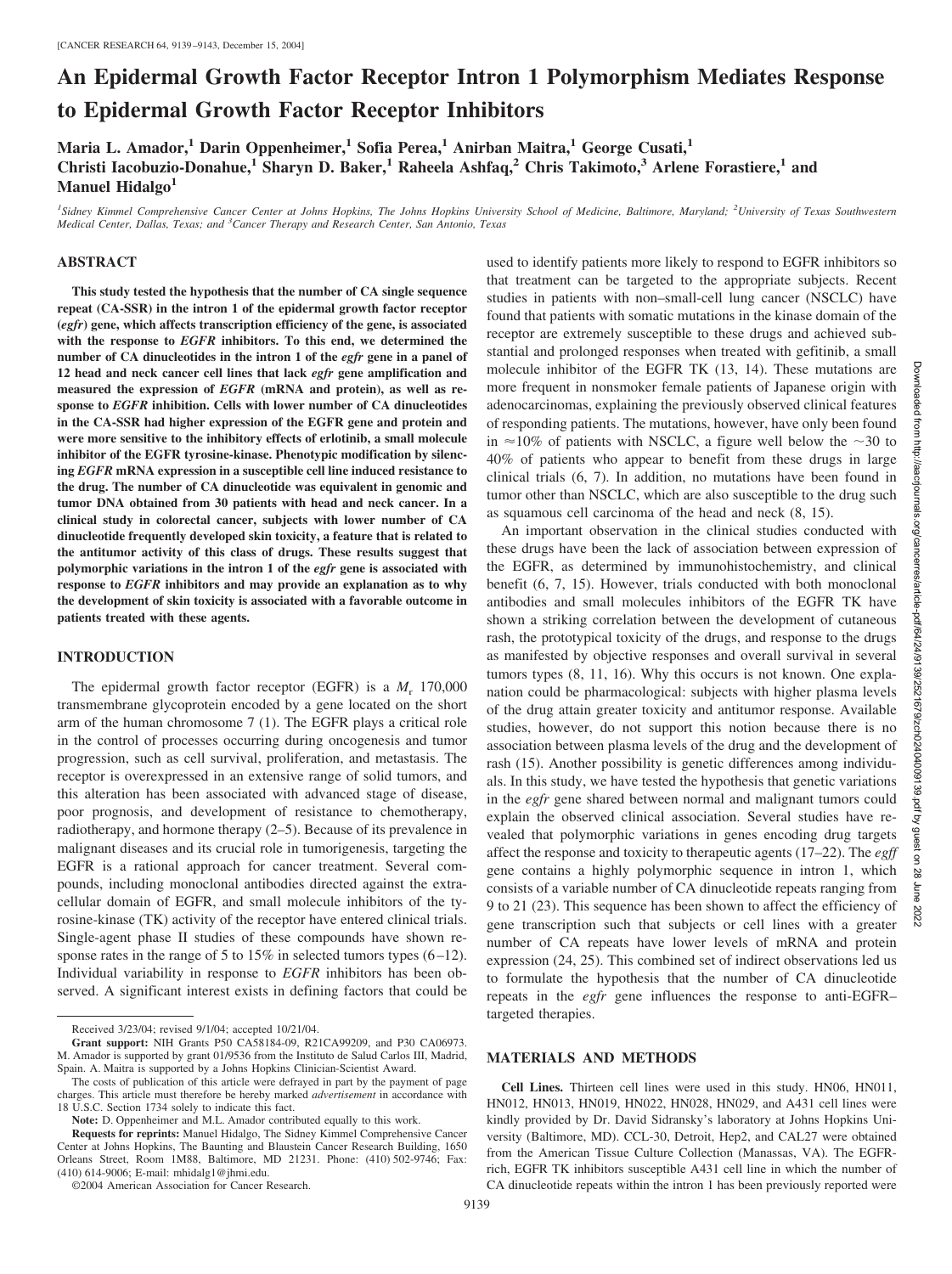used as an internal control (26). Cells were grown as monolayer culture in different media (Eagle's minimum essential medium for CCL-30, Hep2, and Detroit; DMEM for A431 and CAL27; and RPMI 1640 for the rest of the cell lines). Media were supplemented with 10% of fetal bovine serum and 2.5 mg of penicillin/streptomycin. Cells were maintained at 37°C in a fully humidified atmosphere of  $5\%CO<sub>2</sub>$  in air.

**Drugs.** Erlotinib (OSI-774, Tarceva) was provided by OSI Pharmaceuticals (Melville, NY). Stock solutions were prepared in DMSO and stored at  $-20^{\circ}$ C.

**Growth Inhibition Studies.** *In vitro* drug sensitivity to concentrations of erlotinib ranging from 0 to 30  $\mu$ mol/L was assessed by the 3-(4,5-dimethylthiazol-2-yl)-2,5-diphenyl-tetrazolium bromide (Sigma, St. Louis, MO) dye conversion at 570 nm following the manufacturer's instructions. Briefly, cells were trypsinized, seeded at  $5 \times 10^3$  cells/well in a 96-well plate, and allowed to grow for 24 hours before treatment, increasing concentrations of erlotinib in the presence of 10% fetal bovine serum. All experiments were done in triplicate and were independently repeated at least three times. After a 96-hour period of treatment, 20  $\mu$ L of 3-(4,5-dimethylthiazol-2-yl)-2,5-diphenyl-tetrazolium bromide (5 mg/mL in PBS) solution were added to each well. After 3 hours of incubation at 37°C, cells were lysed by the addition of DMSO.

**ELISA Assay.** An ELISA was used for quantification of EGFR (Oncogene Research Products, San Diego, CA) as per the manufacturer's instructions.

**DNA Extraction and Fluorescent Microsatellite PCR Analysis.** DNA was extracted from cell pellets with the Qiagen DNeasy Tissue kit (Qiagen, Valencia, CA). Thereafter, 40 ng of genomic DNA were PCR amplified with 5-FAM–labeled forward EGFR primer (5-GGGCTCACAGCAAACTTCTC-3) and unlabeled reverse EGFR primer (5-AAGCCAGACTCGCTCATGTT-3). PCR conditions are available on request. Genotypes were resolved on the Applied Biosystems ABI377 genetic analyzer for allele length determination. In addition, PCR product from A431 was directly sequenced with the forward primer to confirm the number of CA dinucleotide repeats (25).

**Quantitative Real-time Reverse Transcription-PCR Analysis.** Total RNA was extracted from cell lines with the RNeasy Mini kit (Qiagen) and treated with RNase-free DNase (Qiagen) to remove any contaminating genomic DNA. Relative quantification of *egfr* mRNA was done with an iCycler iQ real-time PCR detection system (Bio-Rad, Hercules, CA) with Sybr green as the fluorophore and previously described exonic primers (27). Glyceraldehyde-3-phosphate dehydrogenase mRNA was measured as control gene and relative expression calculated with the  $2^{-\Delta Ct}$  method, where  $\Delta Ct = Ct$  $(target mRNA) - Ct (control gene)$ . All real-time assays were done in duplicate.

**Fluorescence** *In situ* **Hybridization (FISH).** FISH on head and neck cancer cell lines was done with the Locus Specific Identifier EGFR/Cep7 Dual Color FISH probe (Vysis, Inc., Downers Grove, IL), as per manufacturer's instructions. Briefly, cell pellets were fixed overnight in formalin, paraffin embedded, and sectioned on ChemMate slides at a  $5-\mu m$  thickness. Unstained sections were dehydrated in an etomidate gradient, and  $10 \mu L$  of probe mixture containing Locus Specific Identifier hybridization buffer and probe were applied to the slide followed by a sealed coverslip. Slides were placed in a prewarmed humidified box at 37 ° C overnight. Next morning, slides were washed multiple times in prewarmed  $0.4 \times$  SSC/0.3% NP40 wash buffer (Vysis, Inc.), air-dried, and counterstained for visualization with 4',6diamidino-2-phenylindole II. In each case, at least 30 cells were counted for both the egfr gene and chromosome 7 centromere signals with the Vysis, Inc., genetic workstation imaging software and the Nikon microscope at  $\times 100$ magnification with the oil immersion technique and recommended lens filters. The results of the FISH assay were reported as a ratio of the average copy number of the EGFR gene to that of the chromosome 7 centromere. Specimens with a signal ratio of  $\leq 2.0$  were designated as nonamplified and  $\geq 2.0$  as amplified, as described previously (28).

*egfr* **Gene Silencing by siRNA.** Small interfering RNA (siRNA) specific for the *egfr* gene (Super Array, Frederick, MD) was used to induce *egfr* gene silencing in HN029 cells. HN029 cells were plated in a 24-well tissue culture plate at  $5 \times 10$  (4) per well supplemented with 400  $\mu$ L of RPMI 1640 growth medium and 10% fetal bovine serum. After 12 hours of incubation, the cells were transfected with siRNA and Lipofectamine 2000 (Invitrogen, Hercules, CA), according to the manufacture's protocol. Control consisted of HN029 cells in the presence of the transfection reagent without siRNA. The media was removed, and the cells were harvested 24 and 48 hours after the transfection to measure the amount of mRNA with quantitative real-time PCR analysis. The HN029 control cells were used as an internal control to compare the silencing of EGFR. The siRNA transfection was done in quadruplicate.

**Terminal Deoxynucleotidyl Transferase-Mediated Nick End Labeling.** Quantification of apoptosis after siRNA transfection was assessed by the terminal deoxynucleotidyl transferase nick-end-labeling technique, with a kit commercially available (GuavaTUNEL kit, Guava Technologies, Hayward, CA).

**Clinical Specimens.** DNA was obtained from tumor and paired peripheral blood cells from 30 patients with head and neck cancer. Intron 1 polymorphism was determined as mentioned above. In addition, DNA was obtained from skin biopsies of 19 patients with advanced colorectal cancer who received daily treatment with 500 mg of gefitinib in a phase II study. Skin toxicity was evaluated in these subjects on a weekly basis and graded according to the National Cancer Institute Common Toxicity Criteria, v2.0 scale.

**Data Analysis.** The growth inhibition studies were done in triplicate and repeated three times. The average and 95% confidence interval were determined. The  $IC_{50}$  was determined for each cell line as the concentration of drug that inhibits  $50\%$  cell growth. The relative growth between cells with  $>35$  or  $\leq$ 35 sum of CA repeats in both alleles was compared with the Fisher's exact test. The relationship between mRNA, EGFR protein expression, and growth inhibition was explored with a linear regression analysis. The correlation between (CA)n in normal and tumor DNA was assessed by the Pearson correlation coefficient. A *t* student test was used to compare the mean number of CA repeats between subject with and without skin rash. Data were processed and analyzed with the SPSS statistical program (V.011).

#### **RESULTS**

*In vitro* **Susceptibility to of Head and Neck Cancer Cell Lines to Erlotinib as a Function of (CA)n in Intron 1 of the** *egfr* **Gene.** We first determined the susceptibility to erlotinib, a specific EGFR TK inhibitor, in a panel of 12 head and neck cancer cell lines and the epithelial A431 cell line with an 3-(4,5-dimethylthiazol-2-yl)-2,5 diphenyl-tetrazolium bromide assay. Table 1 summarizes the results of these studies. Five cell lines were considered resistant  $(IC_{50} > 10$  $\mu$ mol/L), whereas 8 cell lines, including A431, were considered susceptible (IC<sub>50s</sub>, 0.1 to 1  $\mu$ mol/L). We next determined the number of CA dinucleotides in the CA-SSR polymorphic region of the intron 1 with microsatellite PCR analysis to check for differences in the number of CA dinucleotide repeats in the different cell lines. A431 was used as a reference because this cell line is known to be susceptible to EGFR-targeted drugs, and the number of CA dinucleotide repeats has been reported to be 16 of 16 (26). The analysis of the response to the drug as a function of individual allelic length revealed a nonstatistically significant increased in the  $IC_{50}$  to erlotinib from an average of 5  $\mu$ mol/L for alleles < 20 and 10  $\mu$ mol/L for alleles  $\geq 20$ . Likewise, the relative growth under erlotinib  $1 \mu$ mol/L increased from  $46 + 28$  to  $72 + 32\%$  for alleles  $\lt$  and  $\geq 20$ , respectively. Four of five cell lines (80%) with sum of CA dinucleotide repeats in both alleles  $> 35$  were found to be resistant (IC<sub>50</sub>  $> 10 \mu$ mol/L), whereas seven of the eight cell lines with sum of CA repeats  $\leq$  35 were

|  | Table 1 Response of head and neck cancer cell lines to erlotinib |
|--|------------------------------------------------------------------|
|--|------------------------------------------------------------------|

| Cell line         | Genotype | Relative growth erlotinib<br>$(1 \mu \text{mol/L})$ | $IC_{50}$<br>$(\mu \text{mol/L})$ |
|-------------------|----------|-----------------------------------------------------|-----------------------------------|
| <b>HN011</b>      | 16/20    | 17                                                  | 0.25                              |
| <b>HN019</b>      | 16/20    | 97                                                  | 23                                |
| <b>HN028</b>      | 16/16    | 85                                                  | 25                                |
| Detroit           | 16/20    | 72                                                  | 3                                 |
| <b>HN006</b>      | 16/19    | 32                                                  | 0.05                              |
| <b>HN022</b>      | 16/19    | 30                                                  | 0.35                              |
| <b>HN012</b>      | 16/19    | 40                                                  | 0.93                              |
| CCL <sub>30</sub> | 16/21    | 95                                                  | 7                                 |
| CAL27             | 16/16    | 17                                                  | 0.10                              |
| HEP <sub>2</sub>  | 17/20    | 80                                                  | 20                                |
| <b>HN029</b>      | 16/16    | 20                                                  | 0.20                              |
| A431              | 16/16    | 27                                                  | 0.30                              |
| <b>HN013</b>      | 16/19    | 50                                                  | 0.40                              |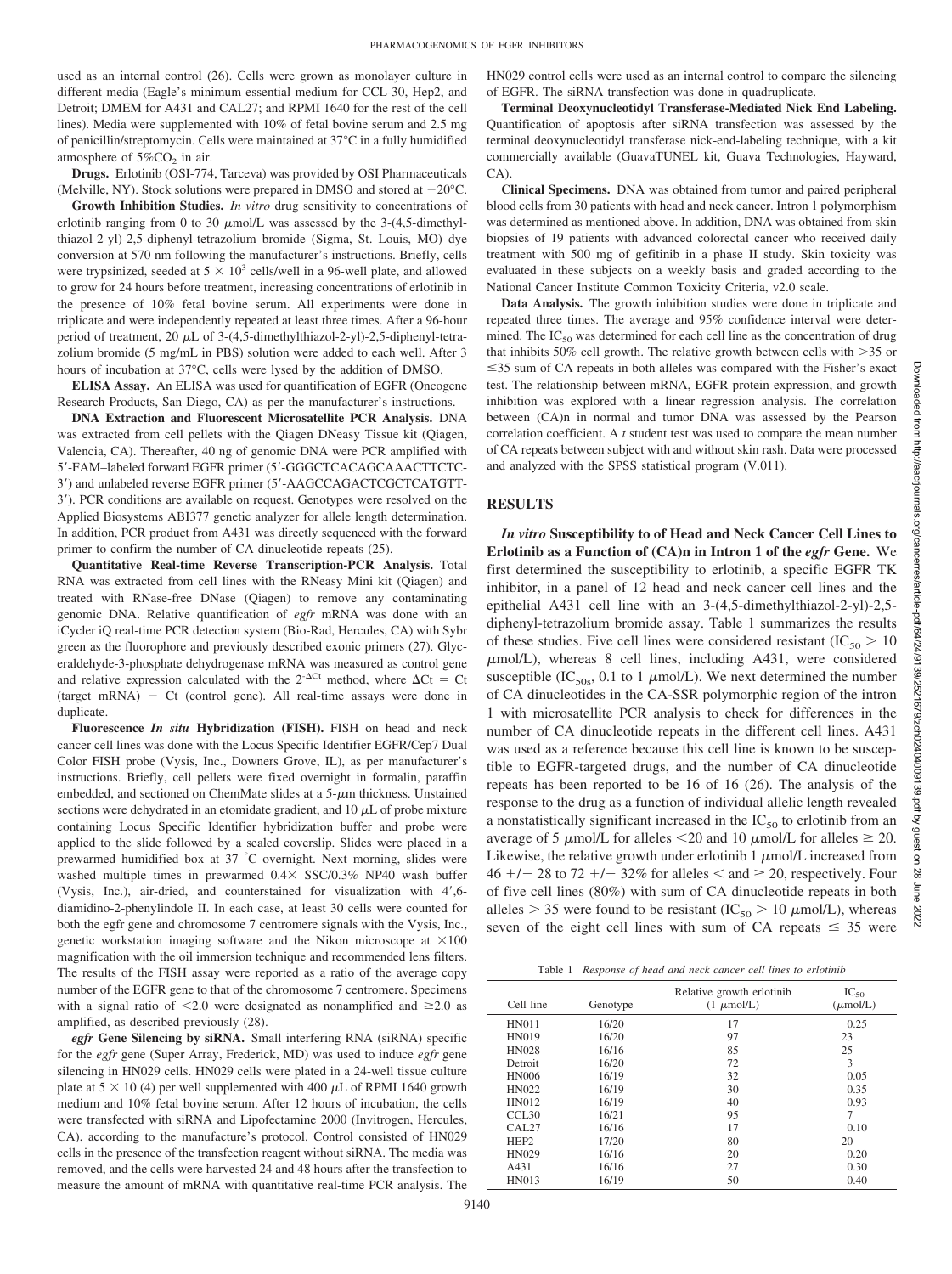sensitive with an IC<sub>50</sub> of 0.1 to 1  $\mu$ mol/L (*P* = 0.03). The relative growth of cells with long CA repeats  $(i.e., >35)$  averaged  $72 +/-$ 32% at the 1  $\mu$ mol/L concentration in contrast to cells with  $\leq$ 35 CA repeats, which had an averaged growth of  $38 + / -21\%$  at the same concentration of erlotinib (Fig. 1*A*).

**Relationship between Number of CA Dinucleotides and** *egfr* **mRNA and Protein Levels.** We next determined the relationship between the number of CA dinucleotides and expression of the *egfr*. There was a statistically significant inverse correlation between the length of the CA dinucleotide repeats and the expression of the *EGFR* mRNA ( $r = 0.54$ ,  $P = 0.05$ ). Likewise, cells with longer alleles had lower levels of protein expression, albeit not statistically significant  $(r = 0.48, P = 0.09;$  Fig. 1*B*). To rule out the possibility that these results were due to amplification of the *EGFR* gene, a known mechanism of overexpression of the EGFR protein, we performed FISH in the panel of cell lines (29). None of the 12 head and neck cancer cell lines had amplification of the *egfr* gene by FISH assay (mean signal ratio EGFR/Cep7 = 1.17; range, 0.99 to 1.78; median = 1.06). A431 showed amplification of the *egfr* gene (signal ratio EGFR/  $Cep7 = 2.66$ ) as described previously (29).

**siRNA-mediated Reduction of EGFR Expression Results in Resistance to Erlotinib.** On the basis of the above results, we next investigated whether specifically reducing the levels of EGFR expression in sensitive cell lines with a short number of CA dinucleotide repeats influenced the *in vitro* sensitivity to erlotinib. To this end, we silenced the expression of EGFR with siRNAs (30) The HN029 cell line was chosen for RNA interference studies because it expresses high levels of EGFR protein, has a 16/16 genotype, and is sensitive to



Fig. 1.  $A$ , box plot graph of relative growth in cells with long ( $>$ 35 CA repeats) and short ( $\leq$ 35 CA repeats) intron 1 alleles when exposed to 1  $\mu$ mol/L concentration of erlotinib. *B*, graphical illustration of the influence of the length of CA repeat allele on egfr protein expression, *egfr* mRNA levels, and growth inhibition after treatment with erlotinib at 1  $\mu$ mol/L. Mean values with the corresponding SDs are showed. **Regional Fig. manners** in  $\mu$  $\Box$ , relative growth.



Fig. 2. *A*. siRNA directed against *EGFR* reduces mRNA levels. *Bars* represent *EGFR* mRNA/*GADPH* mRNA ratio after 48 hours in HN029 cell line (wild type), HN029 after silencing *EGFR* with siRNA, HN019, and Hep-2 cell lines. *B*, relative growth inhibition (response) to treatment with erlotinib. *Lines* represent relative growth after 24 and 48 hours of treatment with erlotinib 1  $\mu$ mol/L in HN029 (wild type) and in the silenced cell line. After 48 hours of treatment, erlotinib inhibited relative growth in 66% in the original cell lines, whereas it only resulted in 10% of relative growth in the silenced one.

Table 2 *Response of HN029 wild-type and siRNA-modified cells to erlotinib*

|                                                           | <b>EGFR</b><br>mRNA/GADPH | Relative.<br>growth $(\% )$ | Apoptosis<br>$(\%)$ |
|-----------------------------------------------------------|---------------------------|-----------------------------|---------------------|
| <b>HN029</b><br>erlotinib 1 $\mu$ mol/L <sub>M</sub> 48 h | 0.57                      | $33 (\pm 1.9)$              | $30 (\pm 0.7)$      |
| siRNA EGFR HN029<br>erlotinib 1 $\mu$ mol/L 48 h          | 0.04                      | $90 (\pm 2.0)$              | $2(\pm 0.7)$        |
|                                                           |                           |                             |                     |

Abbreviation: GAPDH, glyceraldehyde-3-phosphate dehydrogenase.

treatment with erlotinib. After transfection with Lipofectamine2000 and the siRNA, quantitative reverse transcription-PCR was done to measure its efficiency. siRNA inhibited endogenous *egfr* mRNA by 95% of the transfected cells 48 hours after transfection, resulting in levels of EGFR similar to cells with longer CA dinucleotide repeats that are resistant to erlotinib (Fig. 2*A*). Once transfection was achieved successfully, we addressed whether the silencing of the *egfr* mRNA affected the susceptibility to erlotinib in HN029 cell line by performing a 3-(4,5-dimethylthiazol-2-yl)-2,5-diphenyl-tetrazolium bromide assay (Fig. 2*B*). Transfected cells showed no inhibition in their growth after 24 hours of treatment with erlotinib at 1  $\mu$ mol/L and an inhibition of 10% 48 hours after treatment. In the control nontransfected cells, growth was inhibited 17% at 24 hours and  $>65\%$  after 48 hours. Finally, to investigate the involvement of apoptotic cell death in these observed effects, we did a terminal deoxynucleotidyl transferase nickend-labeling assay. After 48 hours of treatment with erlotinib, transfected cells showed 2% of apoptosis, whereas 30% of apoptotic death was observed in nontransfected cells. These results, therefore, show that inhibition of the *egfr* mRNA expression induces resistance to erlotinib (Table 2).

**Number of CA Dinucleotide Repeats Is Identical in Tumor and Normal Tissue DNA.** We next tested whether this region is conserved between normal and tumor tissues from the same individual.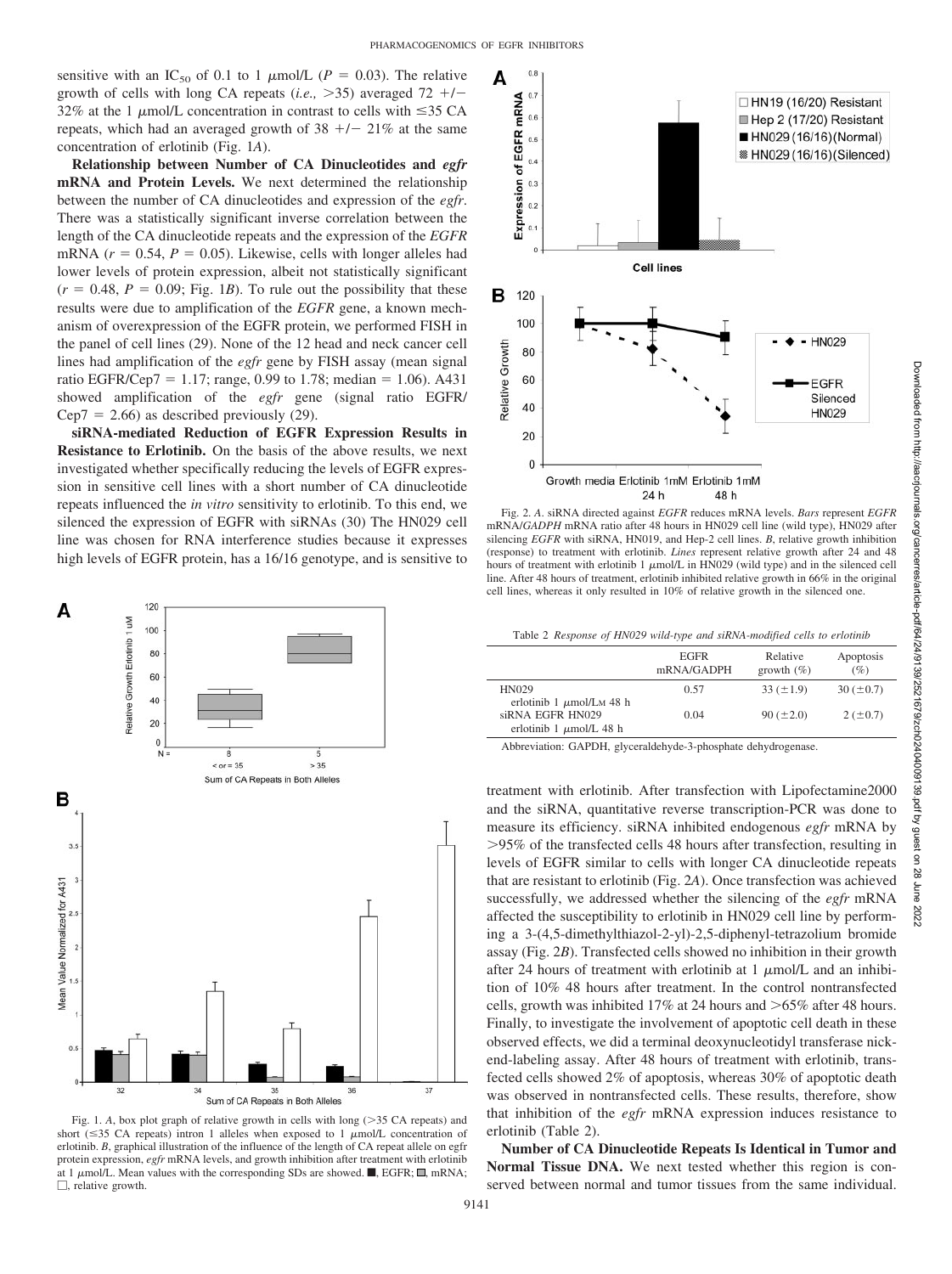To this end, we compared the number of CA dinucleotide repeats in matched DNA samples obtained from tumor and peripheral blood mononuclear cells from 30 subjects with advanced squamous cell carcinoma of the head and neck. We observed a perfect correlation  $(r = 1)$  in the  $(CA)$ n between paired samples of the same individual (data not shown), supporting the notion that this region is not commonly somatically mutated in the process of tumor development.

**Number of CA Dinucleotide Repeats Is Associated with Skin Toxicity in Patients Treated with Gefitinib.** The observation that the number of CA dinucleotide repeats is associated with response to EGFR inhibitors and that it is conserved region between normal and tumor tissues led to the hypothesis that the (CA)n is related to the occurrence of skin toxicity in patients treated with this drug. We determined the (CA)n in 19 patients with colon cancer treated with 500 mg oral daily doses of gefitinib in a phase II study. Overall, 68% of the patients developed the classic EGFR inhibitor induced acne-like rash. The allelic distribution in this group of patients was 14 (2.6%), 16 (47.4%), 17 (7.9%), 18 (18.4%), 20 (13.2%), and 21 (10.5%). The mean allelic length was  $17 +/- 1.7$  in subjects who developed rash *versus*  $18.2 + / - 2$  in this who did not ( $P = 0.07$ ). The analysis of rash as a function of alleles revealed that lower frequency of rashes with longer alleles that decreased from 76% for alleles  $\leq 20$  to 44% for alleles  $\geq 20\%$  ( $P = 0.09$ ). In the combined analysis by allelic sum, the mean sum of alleles was  $34 + / - 2.6$  in subjects who developed rash and  $36.5$  +/- 2.8 in those who did not ( $P = 0.09$ ). Eighty-four percent of patients with sum of alleles of  $\leq 35$  developed a rash, whereas only 33% of those with sum of alleles  $> 35$  did ( $P = 0.04$ ).

# **DISCUSSION**

This study explored the relationship between a CA-SSR polymorphism in the intron 1 of the *egfr* gene and the response to EGFR TK inhibitor in a panel of squamous cell carcinoma of the head and neck cell lines and in a clinical trial. The results show a correlation between the number of CA dinucleotide repeats and levels of EGFR mRNA and protein and the response to erlotinib. Phenotypic manipulations by RNA interference to decrease the levels of mRNA from susceptible cell lines with a short number of CA dinucleotide repeats to levels similar to that of resistant cells altered the response to the drug confirming the specificity of the findings. Subjects with a short number of CA dinucleotide repeats had higher incidence of rash when treated with one of these drugs. Because the number of (CA)n is equivalent in matched normal and tumor DNA in squamous cell carcinoma of the head and neck, this may offer a marker for subjects who experience skin toxicity when treated with these drugs have better outcome. These results have several biological as well as clinical implications.

The most obvious mechanism by which the CA-SSR is associated with response to EGFR TK inhibitors is by affecting the levels of the EGFR. The results of this study are in perfect agreement with prior studies indicating a an inverse correlation between the number of CA dinucleotides in the intron 1 region and the transcription of the gene and protein expression (24, 25, 31). These findings contrast with the lack of correlation found in clinical trials between expression of the EGFR and activity of EGFR TK inhibitors (6, 7, 15) The reasons for this discrepancy are not known but could be related to methodological issues regarding the use of non quantitative and poorly validated immunohistochemistry methods. In fact, studies have failed to show a correlation between number of CA dinucleotide repeats and EGFR protein expression measured by immunohistochemistry in colorectal cancer (32). In this regard, it is important to mention that studies measuring mRNA levels by RT-PCR from microdissected tumor tissue may be a predictive marker for response of metastatic colorectal tumors to therapy with EGFR inhibitors (33). This finding is fully supported by the data from this study. We found a better correlation between mRNA expression as opposed to protein expression and response to the drugs. The siRNA experiments additionally support the notion that expression of the target is related to the response to these agents. Overall, these data would support the notion that the expression of the target is important for the response to these agents and that this topic should still be additionally investigated with other methods such as reverse transcription-PCR before it is concluded that expression of EGFR is not relevant.

An interesting observation in population studies is that the CA-SSR polymorphism has interethnic variation. Of particular interest is the finding that subjects of Asian ethnicity have higher frequency of longer alleles. Sixty-three percent of individuals of Asian origin had alleles with 20 CA dinucleotide in contrast to 21% for individuals of Caucasian origin. Likewise, the frequency of allele 16 was most common in Caucasians (43%) and African Americans (42%) as opposed to Asians (17%; ref. 34). These results have been confirmed in a second study in patients with breast cancer from Japan and Germany that showed a higher frequency of alleles containing 19 or longer CA dinucleotides in Japanese patients, which was associated with lower levels of EGFR expression (31). These data, in conjunction with our data, would predict that the overall response to EGFR TK inhibitors would be lower in Japanese subjects. Studies conducted this far, however, show the opposite. Studies in NSCLC have shown that Japanese patients are in fact more susceptible to these drugs that patients from Western origin (6, 7). There are, however, two recent studies that may explain this apparent discrepancy. First, Japanese patients with NSCLC have a higher incidence of mutations in the exons coding the TK domain of the *EGFR* gene, which is the most important determinant of response to these agents in NSCLC patients (13, 14). This factor explains the higher response rata in Japanese patients. It should be noted, however, that thus far these mutations have not been found in diseases other than NSCLC. In addition, it is not know if Japanese patients with other tumor types have higher response to EGFR TK inhibitors. A second important observation is the finding of allelic imbalance restricted to the CA-SSR I region in 55% of Japanese patients with breast cancer, which is associated with amplification of that area of the gene and higher content of EGFR. A separate study found amplifications of the CA-SSR I in nonmalignant breast cancer tumors and to be associated with poor prognosis (31, 35). This mechanism appears to overcome the transcriptional limitations imposed by long alleles resulting in tumors with high content of EGFR that could be more susceptible to the agents. This factor could indeed explain why cells such as HN011, which have a 16/20 genotype, is in fact susceptible to the drug. Overall, these finding would suggest that there are different mechanisms by which germ-line or acquired genetic alterations in the *EGFR* gene can influence the response to these drugs, including kinase domain mutations, number of CA dinucleotide repeats, amplifications of the CA-SSR I region in addition to other such as amplification of the full gene, and vIII mutations frequently observed in brain tumors (36). How these different alterations are related to each other and which specific weight and implications have with regards to the response to the drugs would need to be the focus of future studies. Furthermore, it is possible that specific alleles in the germ-line CA-SSR mark different haplotypes of untested functional relevance. In fact, the *EGFR* gene has several single sequence and single nucleotide polymorphisms in the same intron and throughout the gene that could be in association and linked to the response to these agents.

One of the main reasons why we initiated these studies was to find an explanation for the observed association between skin toxicity and the response to EGFR inhibitors. Studies conducted with small mol-